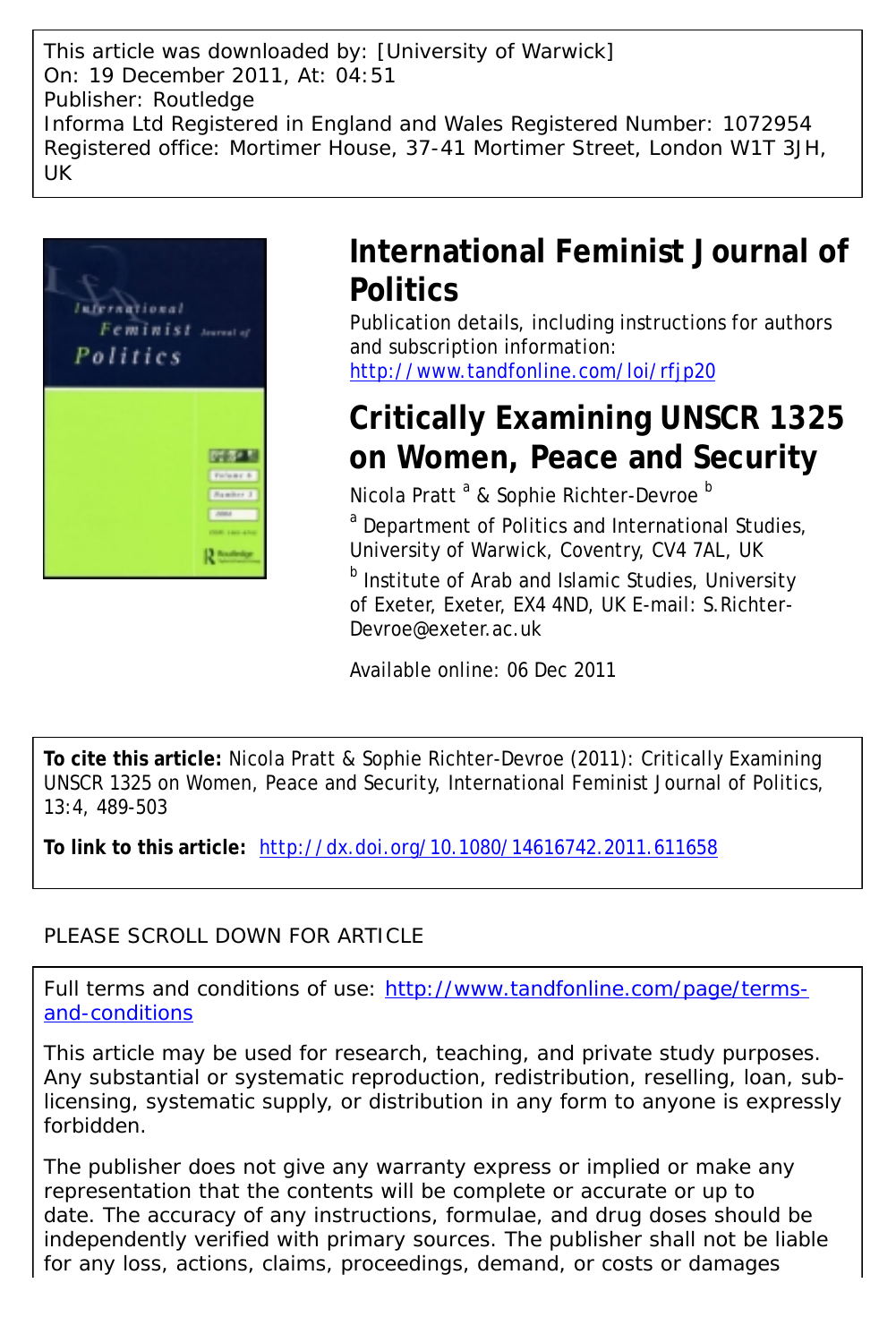whatsoever or howsoever caused arising directly or indirectly in connection with or arising out of the use of this material.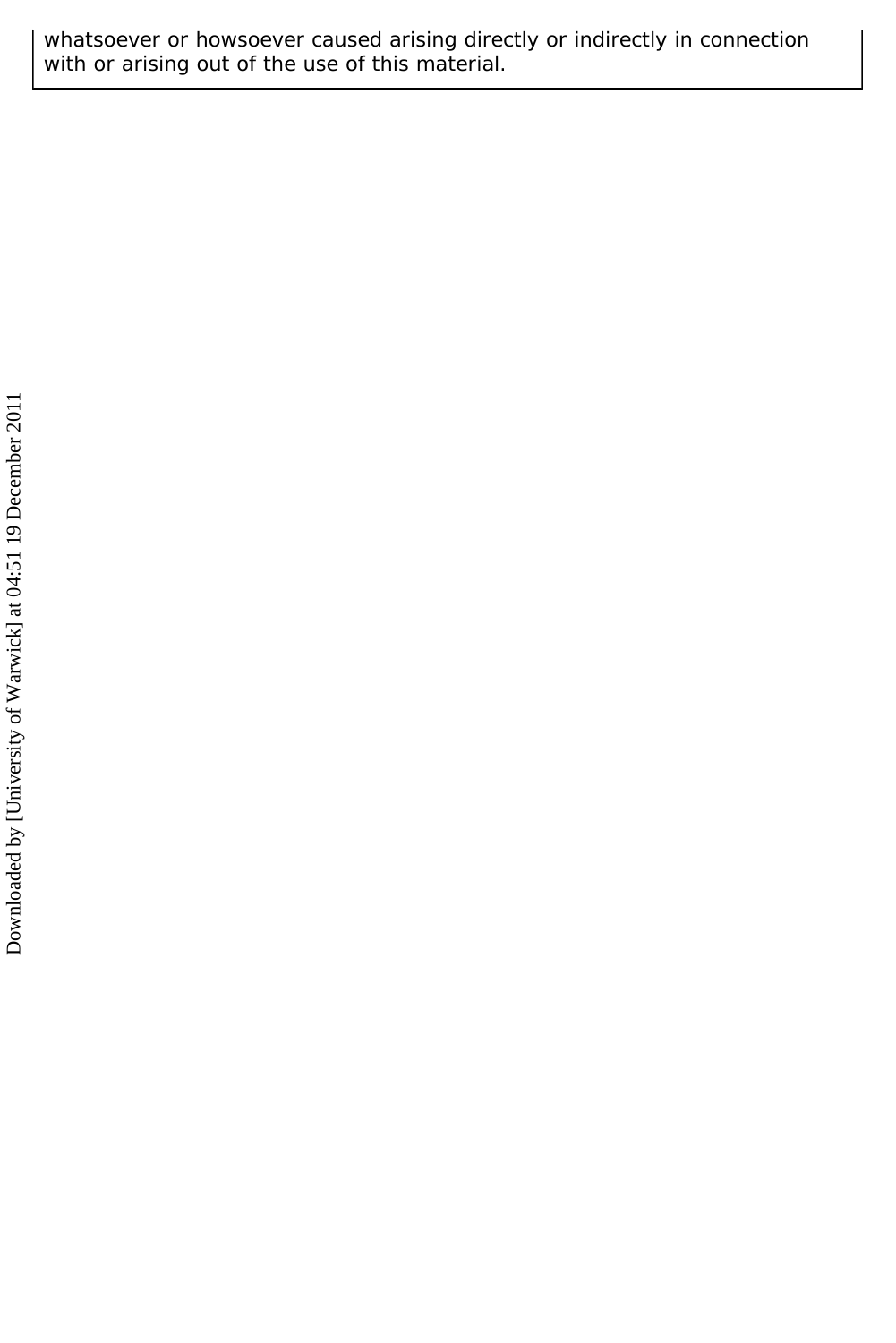### Critically Examining UNSCR 1325 on Women, Peace and Security

#### NICOLA PRATT AND SOPHIE RICHTER-DEVROE University of Warwick, Coventry, UK and University of Exeter, Exeter, UK

#### Abstract -------------------------------------------------------------------------------------------------------------------------------

Here, we introduce the articles that comprise this special issue of IFJP, entitled, 'Critically Examining UNSCR 1325'. The aim of this special issue is to examine the implementation of UNSCR 1325 and its implications for women's activism and for peace and security. Given that the articles in this volume approach UNSCR 1325 from various perspectives and in different contexts, our aim in this introduction is to point out a number of conceptual, policy and practical issues that are crucial in the debates around UNSCR 1325 specifically, and women, peace and security more broadly. We do this in four parts: first, problematizing the resolution in relation to changes in global governance; second, examining the Resolution's assumptions about (gendered) agency and structure; third, examining the Resolution's assumptions about the links between conflict and gender; and, fourth, comparing different contexts in which 1325 is implemented. To some degree, differences between contributors may be accounted for by different understandings of feminism(s) as a political project. Different feminisms may underpin different visions of peace and, consequently, different projects of peacebuilding. Ultimately, this volume, while answering the questions that we originally posed, throws up new questions about transnational feminist praxis.

Keywords

UNSCR 1325, gender, security, women, war, peace, participation, violence

#### INTRODUCTION

On 31 October 2000, the United Nations Security Council unanimously passed Resolution 1325 on Women, Peace and Security (or, '1325' for short), calling for women's increased participation in conflict prevention and resolution initiatives, as well as their protection during conflict. The UN has heralded

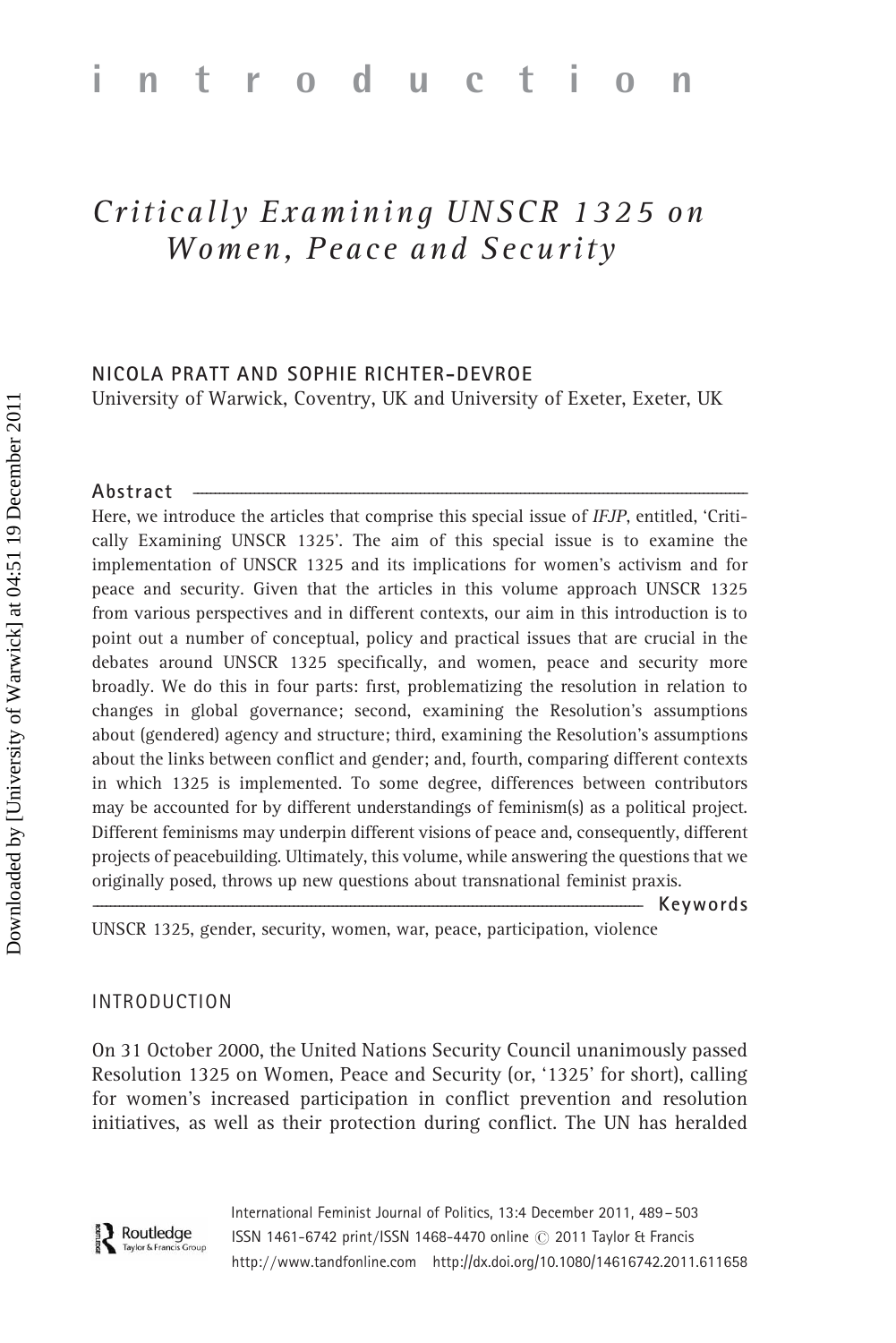1325 as a landmark document that promises to protect women's rights and guarantee their equal participation in peace processes (for example, United Nation Secretary General. (UNSG) 2008). The Resolution's adoption is considered by many to be an historic milestone since it marked the first time that the UN Security Council dealt specifically with gender issues and women's experiences in 'conflict' and 'post-conflict' situations and their contribution to conflict resolution and prevention (Cohn 2008). Previous UN resolutions had treated women as victims of war, in need of protection. However, 1325 also recognized women as agents in building peace and guaranteeing security.

Many feminist scholars and activists have lauded 1325 as highly significant for women's anti-war and peace activism.<sup>1</sup> The Resolution appears to build on a significant body of feminist scholarship highlighting men's and women's differential experiences of war, conflict and post-conflict,<sup>2</sup> redefining sexual violence as a weapon of war, rather than an 'unfortunate byproduct' (Chinkin 1994; Seifert 1994; and others), and recognizing the significant role played by women at the grassroots level in rebuilding the lives of their communities after conflict (Sorensen 1998). UNSC Resolution 1325 also seems to draw on feminist literature documenting the historic role of women's/feminist groups around the world in mobilizing against war, violence and militarism (Cockburn 1998, 2007; Waller and Rycenga 2001; among others).

The Resolution constructs a link between social (gender) change and political (conflict) transformation in mainstream international policy and has paved the way for new programs and measures at the international, governmental and non-governmental level. At the time of writing, the Resolution has been translated into more than 100 languages and 25 National Action Plans have been drafted to assist implementation at the country level.<sup>3</sup>

Yet, the ways in which this link between social and political dynamics is conceptualized, and whether and how this is applicable to widely diverging conflict scenarios needs to be interrogated. Several authors have urged a more critical engagement with UNSCR 1325, both in terms of its conceptual foundations as well as policy-related practical impacts.<sup>4</sup>

The contributions to this volume (by academics, practitioners and activists) critically examine UNSCR 1325 in terms of its implementation and relevance to women's activism in different parts of the world as well as its conceptualizations of approaches to gender, peacebuilding and conflict resolution.<sup>5</sup> They provide both theoretical/analytical critiques of the resolution, as well as examining the policy and implementation levels. More specifically, this volume addresses the following questions:

- . To what degree is Resolution 1325 actually being translated into programs and measures on the ground and with what outcome for women's lives and for peace and security?
- . What are the implications of the Resolution's focus on armed conflict, as opposed to other forms of structural violence, for peace and security?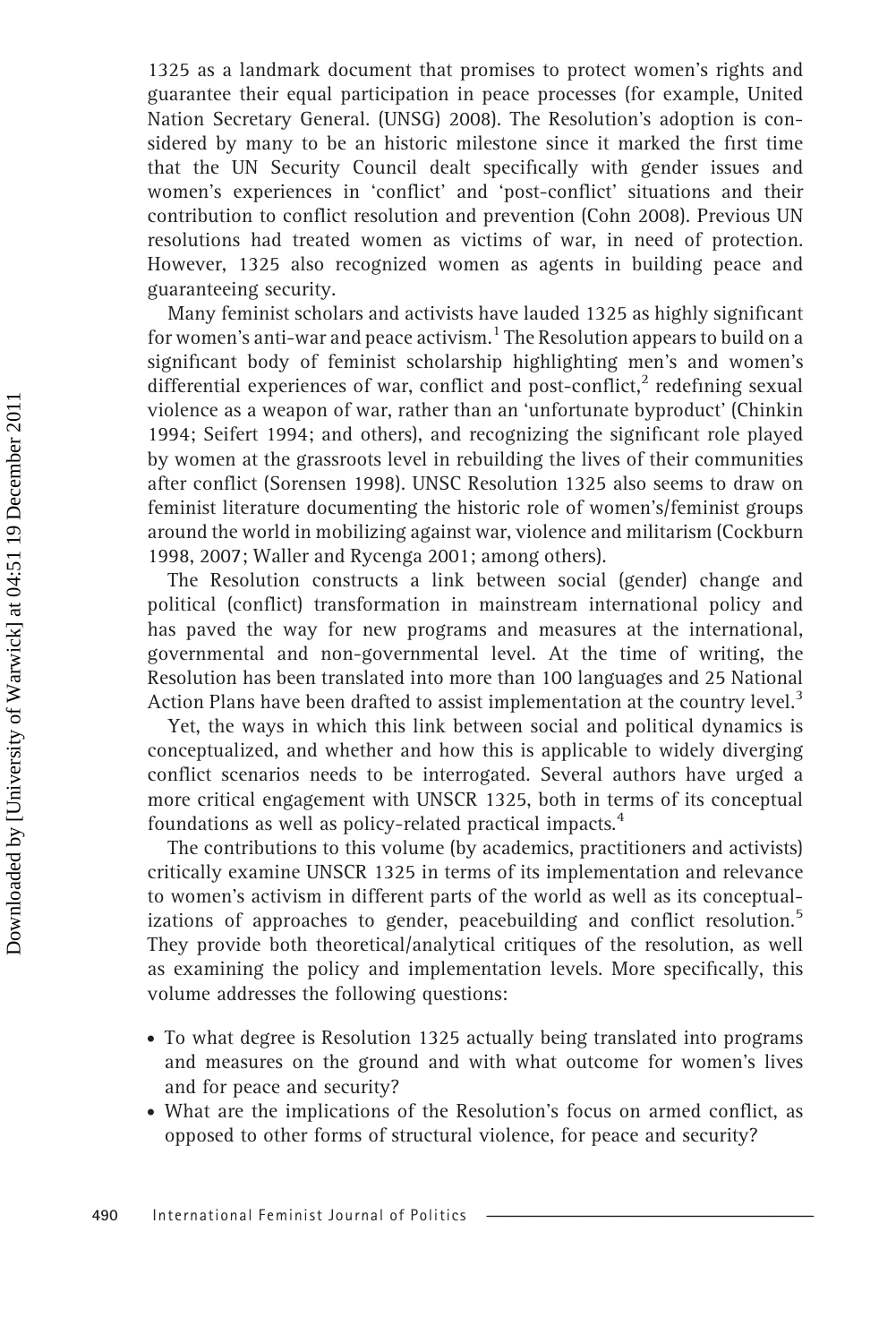- . How do women activists in conflict areas use UNSCR 1325? How do they reconcile, if at all, the universality of the resolution with the particularity of different conflict situations?
- . Is the privileging of a universal gender identity in understanding women's experiences and responses to conflict, above other social categories – such as, nationality, class, ethnicity or religion, among others – a useful tool or an obstacle to women's activism?
- . What does the formulation, adoption and/or implementation of 1325 tell us about the nature of post-Cold War global governance?

Given that the articles in this volume approach UNSCR 1325 from various perspectives and in different contexts, our aim in this introduction is not to present a coherent theoretical framework. Rather we would like to point out a number of conceptual, policy and practical issues that are crucial in the debates around UNSCR 1325 specifically, and women, peace and security more broadly. We attempt to summarize some of the answers to the above research questions as presented by our contributors in four parts: first, problematizing the resolution in relation to changes in global governance; second, examining the Resolution's assumptions about (gendered) agency and structure; third, examining the Resolution's assumptions about the links between conflict and gender; and, fourth, comparing different contexts in which 1325 is implemented.

#### THE PATH TO UNSCR 1325 AND CHANGES IN GLOBAL GOVERNANCE

The origins of 1325 lie in the UN world conferences on women and long-term lobbying by women's and civil society organizations concerned with gender, development and conflict. The issue of women, conflict and peace received intense debate at the Third World Conference on Women in Nairobi in 1985 (Cockburn 2007: 139). It was, however, only once Boutros Ghali's Agenda for Peace in 1992 had introduced a bottom-up approach of peacebuilding to mainstream conflict resolution (to complement the dominant state-centric, top-down approach of peacemaking) that women achieved a major breakthrough with the Beijing Platform for Action adopted at the Fourth World Conference on Women in 1995. The Platform emphasized the importance of a gender perspective and women's contributions for sustainable peacebuilding and identified '[t]he effects of armed or other kinds of conflict on women, including those living under foreign occupation' (United Nations [UN] 1995) as one of its 12 major areas of concern and urging governments, international organizations and civil society to take strategic actions.

A review of the implementation of the Beijing Platform for Action at the 23rd special session of the General Assembly on 'Women 2000: gender equality, development and peace for the twenty-first century' (Beijing  $+5$ ) found that the critical area of concern 'Women and Armed Conflict' had not been sufficiently addressed, let alone implemented. As a result, the NGO Working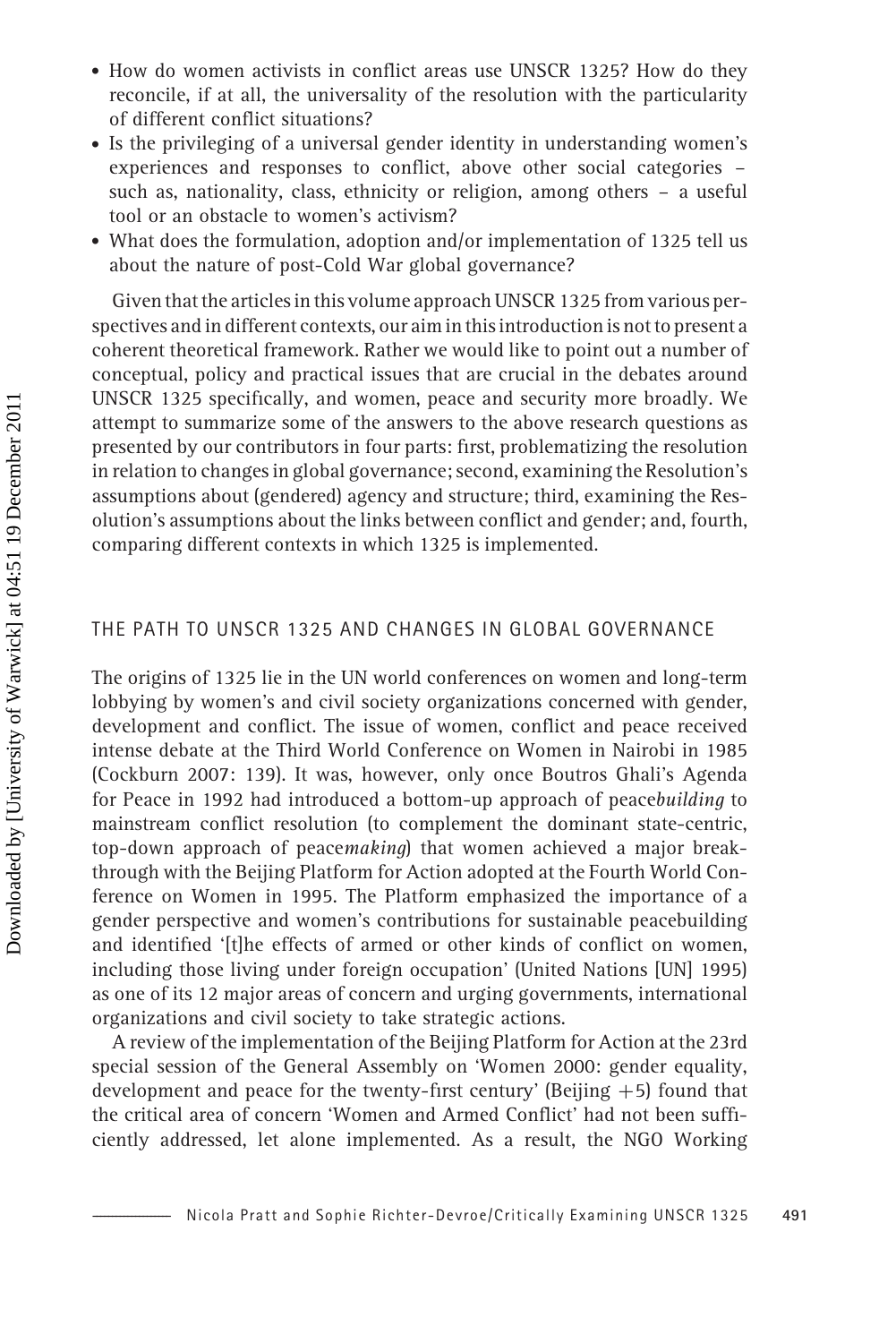Group on Women and Armed Conflict (NGOWG) was founded to lobby the UN for the passage of a UN security council resolution that would help ensure that the issue of women, peace and security would be properly addressed. In October 2000, Namibia, which had earlier that same year passed the Windhoek Declaration and the Namibia Plan of Action on Mainstreaming a Gender Perspective in Multidimensional Peace Support Operations, took up the presidency of the UN Security Council. It responded to the NGO Working Group's lobbying by agreeing to sponsor a session on Women, Peace and Security. In preparation for this session, an Arria Formula meeting was held on 23 October 2000 giving civil society organizations and representatives the opportunity to present their experiences and raise their concerns to Security Council members. A week later, on 31 October 2000, UNSCR 1325 was passed unanimously.<sup>6</sup>

The increasing concern among activists for the impacts of conflict on women and women's participation in peacebuilding and conflict resolution was mirrored in the theoretical shift in international relations (IR) theory away from the (neo-)realist state-centerd to a more holistic, agent-centerd conceptualization of security, proposed particularly in the field of critical security studies (see e.g. Booth 2005) and feminist IR (e.g. Peterson 1992; Tickner 1992). The need to take into consideration the human dimension of security, and for rethinking security from a feminist perspective, was famously called for by Ann Tickner already in the early 1990s:

Not until the hierarchical social relations, including gender relations, that have been hidden by realism's frequently depersonalised discourse are brought to light can we begin to construct a language of national security that speaks out of the multiple experiences of both women and men. (Tickner 1992: 66)

UNSCR Resolution 1325 opens with 10 pre-ambular paragraphs referring to broad normative standards embraced by the international community through legal principles, human rights and humanitarian law, as well as previous UN resolutions, declarations and documents, such as the Beijing Platform for Action, the United Nations Charter, the Windhoek Declaration and the Namibia Plan of Action. Its 18 operational paragraphs cover 3 main themes. First, the resolution recognizes women's contribution to peacebuilding and conflict resolution and calls for their increased participation at all decision-making levels in national, regional and international conflict prevention and resolution initiatives. Second, it highlights the gendered aspects of war and armed conflict demanding the protection of women's rights, including shielding women and girls from gender-based violence and other violations of international law. Finally, the resolution calls upon local actors, member states, but also the UN system itself, to adopt a gender perspective in peace operations, negotiations and agreements.

In terms of its recognition of women's role in peacebuilding and conflict resolution and women's differentiated experiences of war, 1325 appears to build on feminist scholarship and activism. However, Carol Harrington's article in this volume questions celebratory accounts that view feminist/women's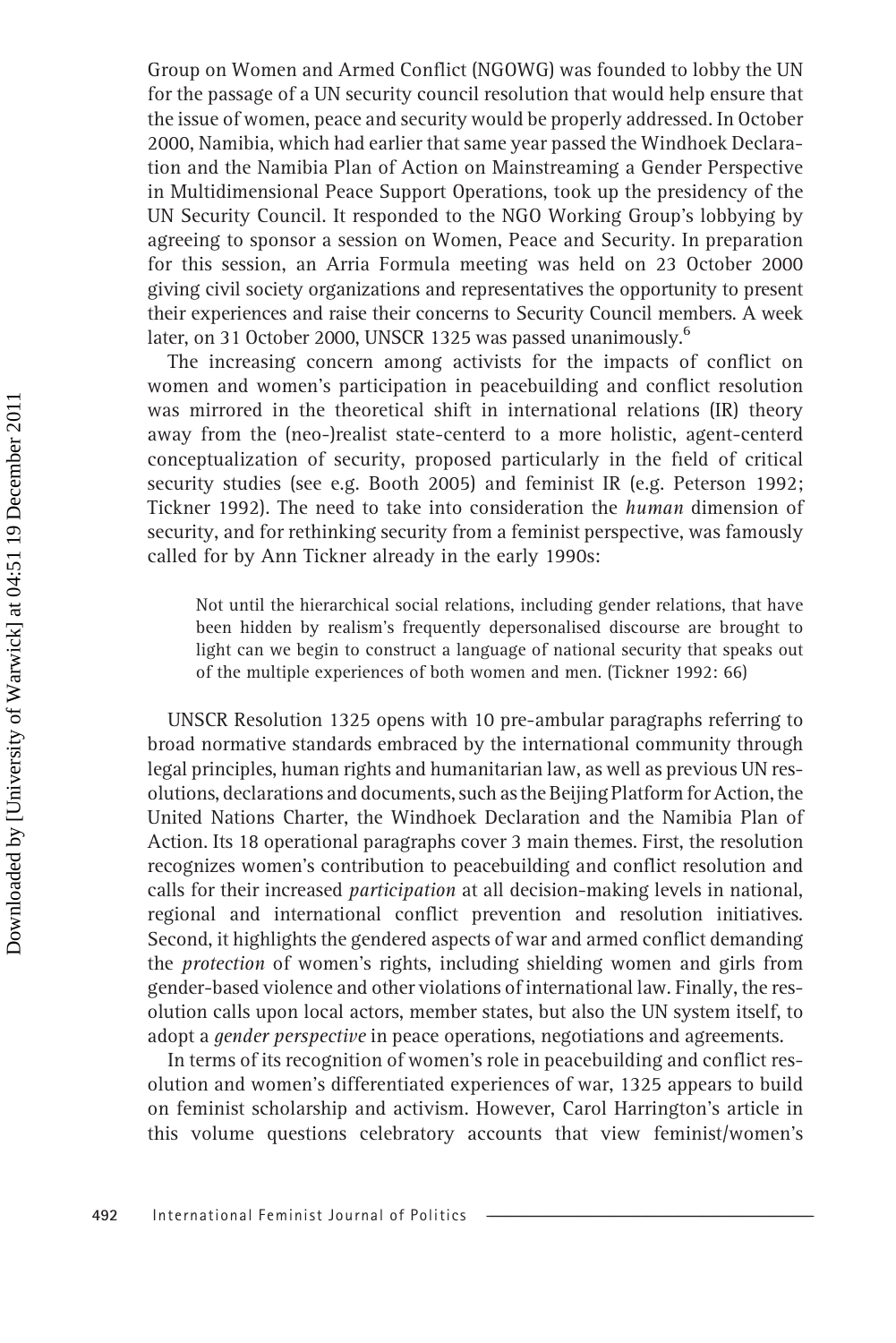activist lobbying inside and outside the UN as the main initiators of this shift in conceptualizations of peace and security for

fail[ing] to analyze how the collapse of the Soviet Union transformed discourse on both 'women' and 'human rights' as problems for international government. In the post-Cold War order the US poses as leader of the democratic world and defender of women and children against brutal men who instigate 'new wars' characterised by mass rape.

Yet, the increase in peacekeeping in response to these 'new wars' 'creates environments in which sexual violence, abuse and exploitation flourish'. Resolution 1325, Harrington argues, 'speaks to these tensions within contemporary peacekeeping operations, proposing the technical solution of gender mainstreaming' (Harrington this volume). What her article suggests is that 1325 constitutes a tool for dealing with the new realities of post-Cold War international security rather than transforming them. This raises two questions about the link between 1325 and feminism: (a) does feminist activism and research really challenge the international security architecture? Or (b) does 1325 really build on feminist activism and research?

Sheri Gibbings's article, based on ethnographic research among gender advocates at the UN, including the Women's International League for Peace and Freedom (WILPF), demonstrates how 1325 and the discourses in support of it have omitted some significant feminist aims. She finds that '[p]rior to the passage of UNSCR 1325, WILPF-UN often portrayed women as agents of peace, but also provided an explicit critique of militarism and masculinity'. Discursive speech norms at the UN, however, later curtailed feminist critiques of militarization and militarized masculinities in conflict, instead requiring a unique focus on the positive, 'utopian' representation of women as 'bridge-builders' and 'peacemakers' (Gibbings this volume). One of the least studied aspects of the resolution (including within this volume) is the tracing of what sort of feminism is represented in 1325 and, consequently, with what implications. One could argue that, rather than transforming international security agendas, 1325 marginalizes anti-militarist feminism in advocating for international peace and security. The innovative conceptualizations of human security and the inter-relationship between gender and war dynamics advanced in critical and feminist IR scholarship thus have yet to be fully embraced by the mainstream international agenda on women, peace and security (see also Väyrynen 2004).

#### CRITICALLY EXAMINING UNSCR 1325: GENDER, STRUCTURE AND AGENCY

Several articles in this volume point to the tensions in the Resolution between highlighting the significance of women's agency in peace and security and failing to address structural factors that may constrain women's agency.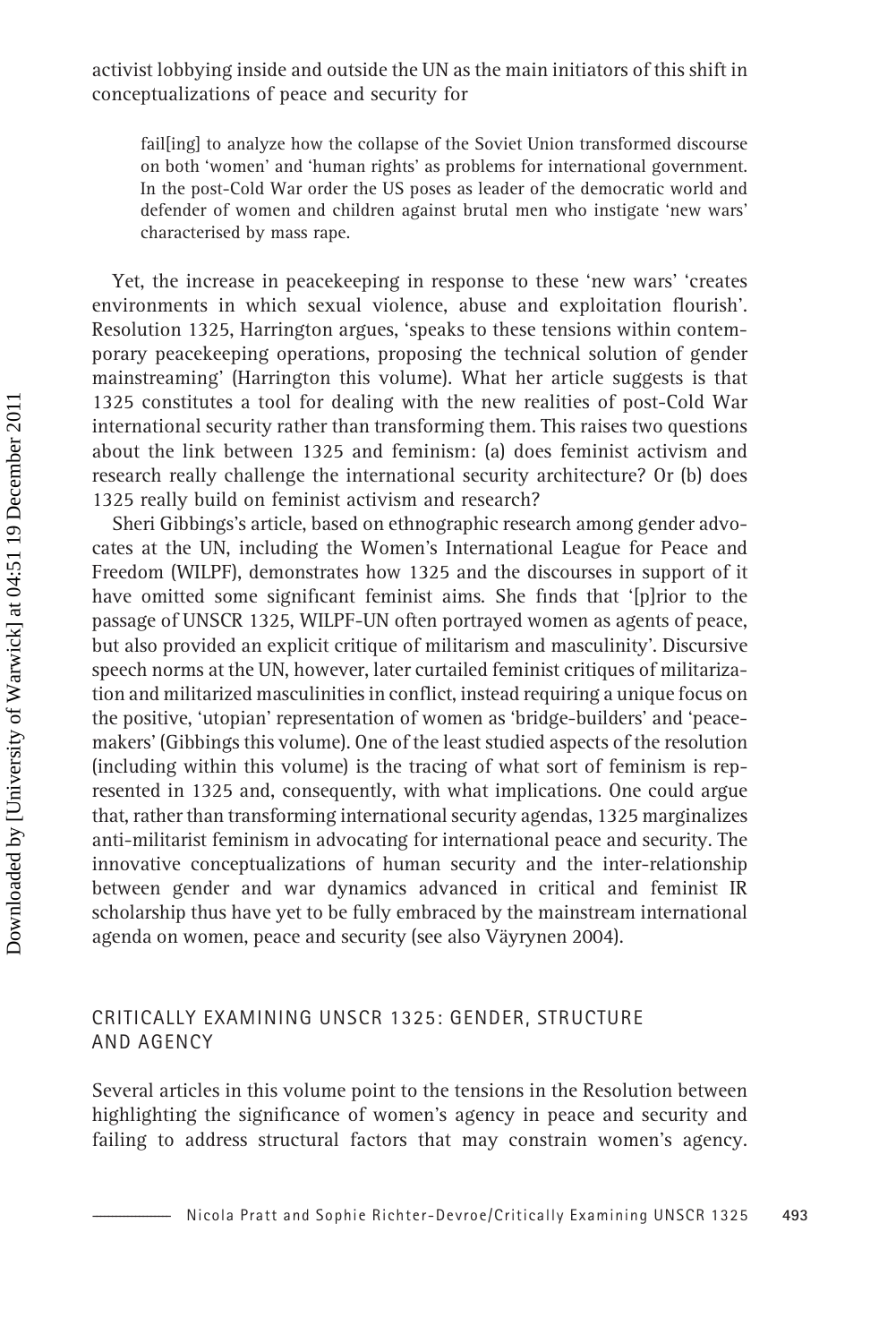Laura Shepherd's contribution argues that a positive shift has taken place in the Council's language with regard to the 'women, peace and security' agenda: while 1325 portrays women mainly as victims, the later Resolutions add a discursive representation of women as actors, agents or even 'superheroines'. Although these developments may give rise to optimism, Shepherd also points out that structural causes (such as poverty) that inhibit women acting as agents with truly transformative potential are still not included in the mainstream international organizations' analytical framework. She critiques the way in which discourses around the 'women, peace and security' agenda equate women's agency with women's capacity to act, warning that 'this agency is both a rupture in the familiar representation of women-as-victim and an additional burden for (some) women to bear' (Shepherd this volume). Nevertheless, she concludes that the move away from victimization to a more plural (yet fragmented) representation of female subjectivity in conflict offers possibilities for feminist critical engagement and perhaps even transformation. Indeed, Margaret Owen of Widows for Peace for Democracy argues persuasively that 1325 and its subsequent resolutions have the potential to support a particularly vulnerable subset of women in post/conflict, that of widows. However, feminist and other activists must lobby to ensure that widowhood issues are included within the remit of the 'women, peace and security' agenda (Owen this volume).

This optimistic analysis is not necessarily shared by other contributors to this volume. In the case of Palestinian women's organizing (Farr this volume), the overall structure of the so-called peace process marginalizes women and civil society actors in general. This is despite a long history of Palestinian women's activism in resistance to Israeli occupation. As Vanessa Farr argues, 'Put starkly, no matter what instruments they use to help them position their peacebuilding arguments, Palestinian women are trying to organise a response to a process that clearly does not prioritize or value women's voices for peace' (Farr this volume).

Although the earlier essentialist representations of women as victims or peacebuilders might have been fragmented by later resolutions on 'women, peace and security', nevertheless, women continue to be represented in UNSCR 1325 and related mainstream policy documents solely in gendered terms. An articulation of the intersections between gender and other social categories and structures along which oppression, marginalization and violence occur (including nationality, class, ethnicity, religion, sexuality and age) is completely absent and even actively prevented in such representations. This has particular consequences for how women's agency is perceived, as Sheri Gibbings illustrates in her contribution to this volume. She describes a visit of two Iraqi women activists to the UN in 2003, where they addressed an informal group of gender advisers, NGOs and government representatives. Rather than speaking about 'gender concerns', the women condemned the US- and UK-led invasion of Iraq and the lack of support from the UN. Despite 1325 calling for more women's participation in peacebuilding and conflict resolution initiatives, the 1325 advocates attending this meeting were embarrassed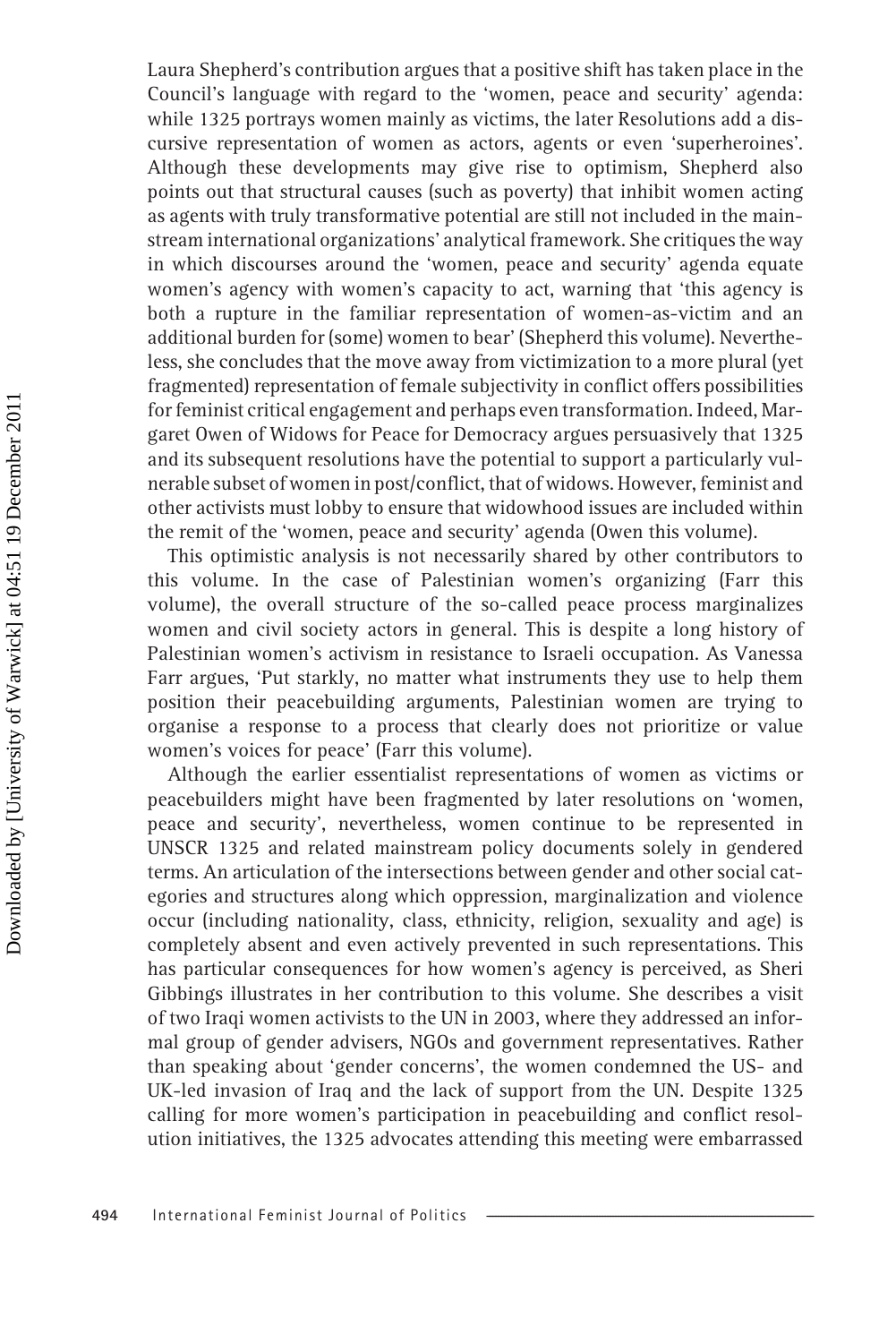by the 'angry comments' made by the Iraqi women. The event 'illustrated that powerful norms exist around the Women, Peace and Security agenda, and that certain performances could be anticipated and expected, while others were discouraged' (Gibbings, this volume). Gibbings's conclusion thus is less optimistic than that of Shepherd: as long as UN language continues to work with 'utopian visions' (of women as peacemakers), transformative agency might remain impossible. This suggests that the lack of recognition of structures of global capitalism, imperialism and (neo-) colonialism (structures within which the permanent UN Security Council members are deeply implicated) by advocates of 1325 may contain women's agency with regards to ending war and conflict.

#### CRITICALLY EXAMINING UNSCR 1325: DECONSTRUCTING THE LINKS BETWEEN GENDER AND CONFLICT

Despite the fact that 1325 does not condemn war and conflict (Cohn 2008), nonetheless, it does construct a link between gender violence and international security (Shepherd 2008). Several contributions to this volume examine this purported link and its implications for gender security and gender justice. Laura McLeod's contribution emphasizes the need to investigate the ways in which different actors understand the interlinkages between (post-)conflict and gender dynamics. Analysing the Serbian context (a case study generally considered a 'post-conflict' scenario) she argues that '"post-conflict" is a discourse with contested temporal and spatial aspects [and, just as "conflict",] a state of existence crafted in particular highly politicized ways, where certain ways are thrown into focus and others downplayed' (see also Vaughan-Williams 2006; Zalewski 2006; McLeod this volume). She examines the 'post-conflict' and/or 'gender security' discourses offered by three different actors in Serbia: the UN, the government and Women in Black. She finds that the conceptualizations of the interlinkages between gender and (post-)conflict among these three actors differ and have different political and policy implications: from controlling small arms to critiquing militarism. Ultimately, McLeod argues that this diversity of conceptualisations are productive 'in opening up spaces and choices for a variety of perceptions about what the achievement of gender security means' (McLeod this volume).

Sahla Aroussi's analysis of gender justice and accountability for wartime sexual violence problematizes the ways in which gender violence is conceptualized and instrumentalized in the UN's 'women, peace and security' agenda. Finding that 'a very narrow concept of justice focused on criminal prosecution is employed', which not only creates hierarchies of victims, but also glosses over the links between (structural) inequality and vulnerability/insecurity, she calls for 'broaden[ing] the way we think about accountability and drawing on nonlegal remedies that deliver real justice for victims'. Moreover, she cautions us 'to be careful that dispensing justice for women victims does not become a political cover up for interventionist policies that have nothing to do with women's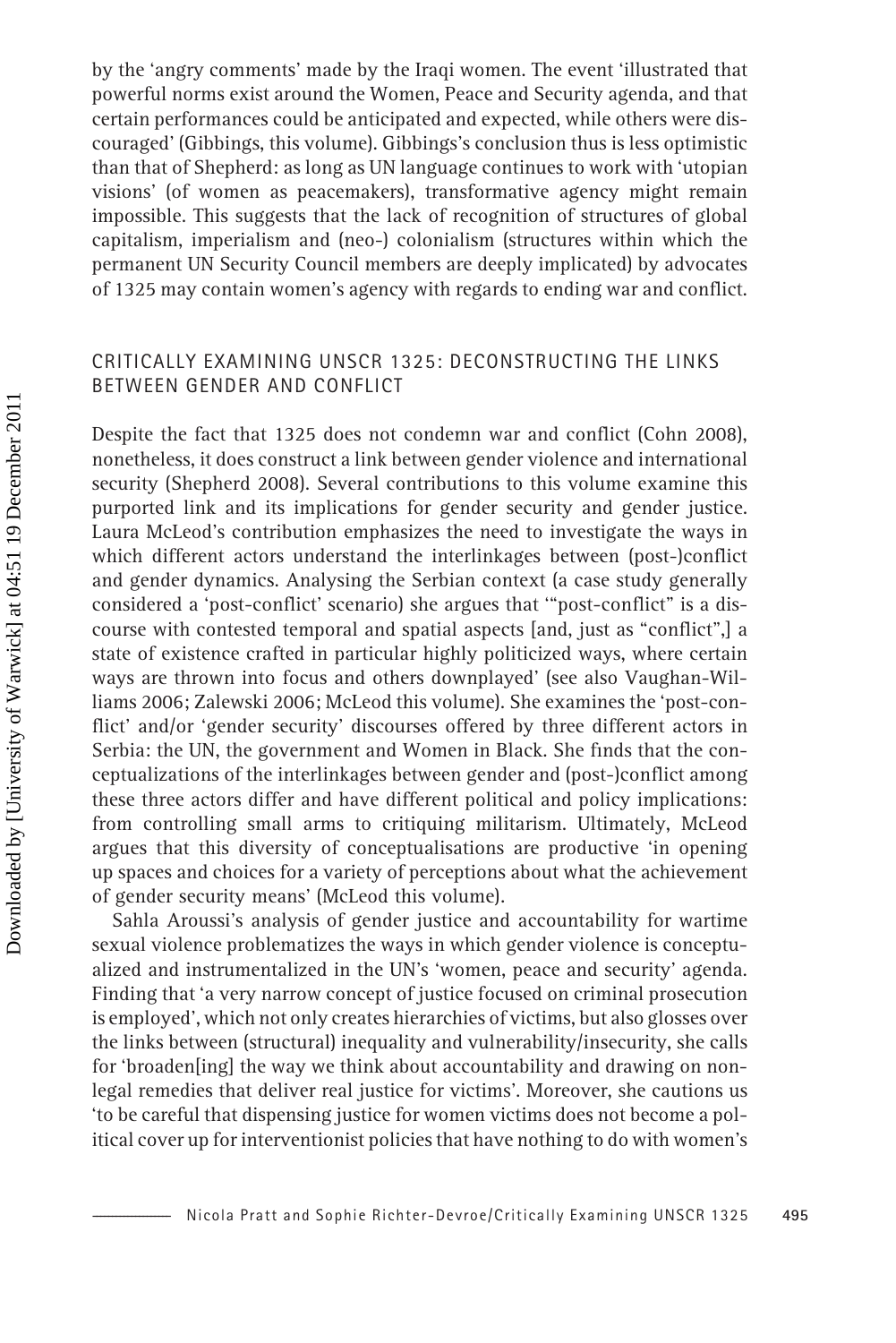well being' (Aroussi this volume). A mission to eradicate gender-based violence and 'empower' women may end up being a justification for foreign (military) intervention, thereby maintaining global hierarchies (see also Harrington, this volume). We must therefore continue to ask how gender-discriminatory practices (and more importantly their linkages with structural factors) in war-torn countries can be addressed without falling into the traps of 'colonial feminism' (Ahmed 1992; Orford 2002; Al-Ali and Pratt 2009).

A critical feminist approach thus should not only demand that gender (rather than women) becomes an integral part of conflict analysis and conflict resolution, but also remain wary as to *how* 'gender' is used and with what political implications. We might ask, for example, if – as has been the case in recent developments in IR literature – the focus of study becomes 'identity' (such as, 'ethnopolitics'), what role does a gender analysis play? Studies arguing that 'states characterized by gender inequality are more likely to experience intrastate conflict' (Caprioli 2005: 161) or finding that 'domestic gender equality has a pacifying effect on state behavior on the international level' (Caprioli 2000: 51) put gender at the center of their analyses while sidelining global structural causes of war and/or the ways in which gender-discriminatory norms and practices may be a symptom, rather than a cause, of war and violence. As Yuval-Davis and Anthias (1989) have shown, gender identity is often essentialized and instrumentalized to demarcate ethnic (or other) boundaries and construct conflict dynamics. There is a risk that conflict and peacebuilding analysis and practice fall victim to neo-colonial, civilizationary stances claiming the need to liberate women in other parts of the world from – what are often dubbed 'cultural' or 'traditional' – gender-discriminatory norms and practices. With this argument we do not want to downplay the crucial role that identity-related factors play in conflict, but rather call for the need to look carefully at the ways in which gender identities are constructed and politicized, and which role these play in comparison with (and in intersection with) more structural, material causes of war. This, of course, depends on context.

#### CRITICALLY EXAMINING UNSCR 1325 IN DIFFERENT CONTEXTS

Since its passing, the NGO Working Group on Women, Peace and Security and international, governmental and local organization have striven to develop strategies to implement 1325 (see, for example, Anderlini 2007).<sup>7</sup> Several empirical studies have been prepared by the UN and independent experts (e.g. Rehn and Sirleaf 2002; UN 2002); the UN has drafted a System-wide Action Plan (see UNSG 2008); a Peace Commission has been established in 2005 raising hopes it could support 1325 (see NGOWG/UNIFEM 2005; Ekiyor 2006); and subsequent resolutions dealing with gender and conflict have been drafted (UNSCR 1820 [2008], 1888 [2009], 1889 [2009]).<sup>8</sup> Nevertheless, evaluations have largely criticised slow advances in the implementation of 1325 at country and UN levels.<sup>9</sup>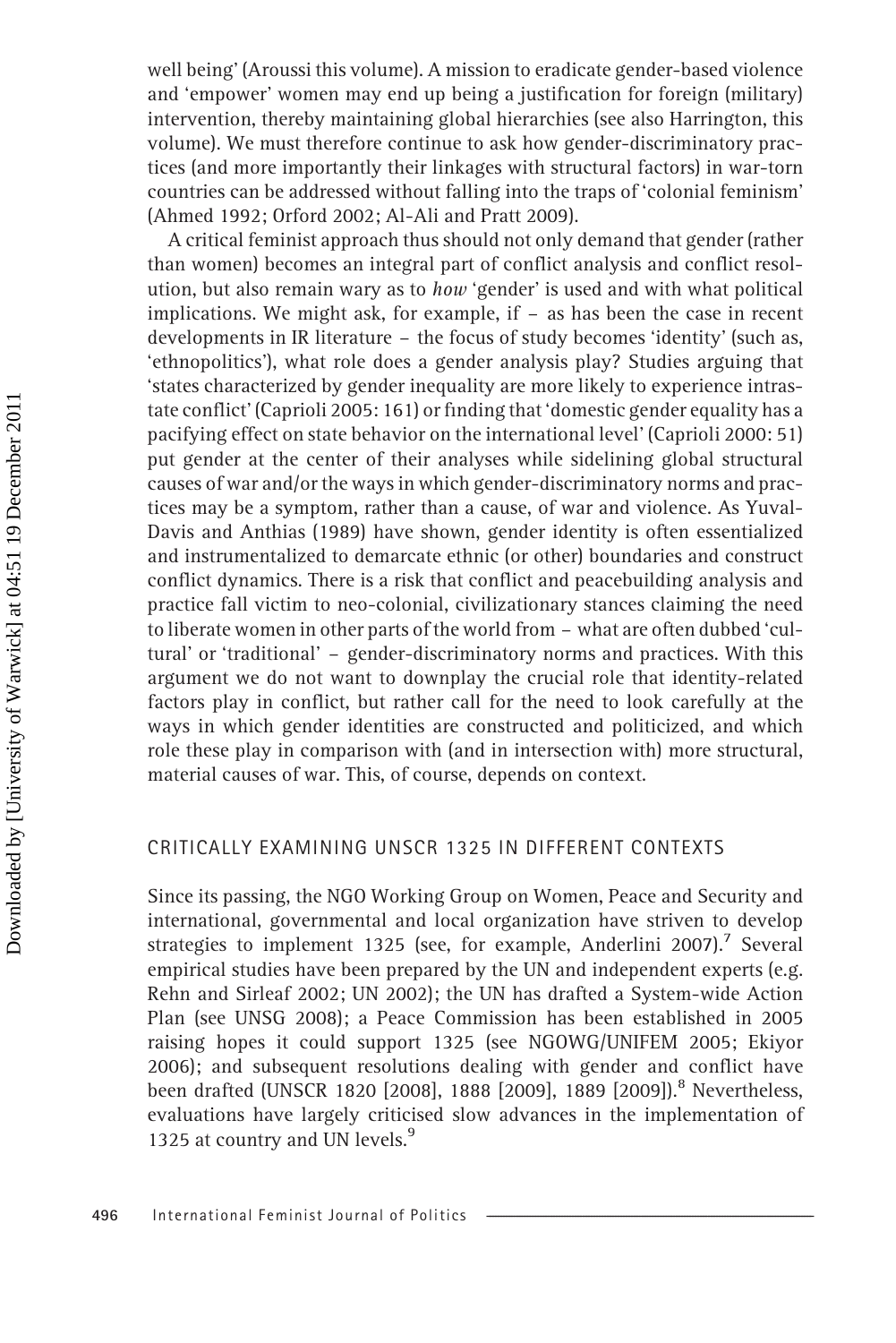Contributions in this issue consider the implementation and usage of UNSCR 1325 as well as the outcomes that such political translations have for women's lives and for peace and security in different contexts. They look at different policy levels, ranging from grassroots, to non-governmental, governmental and supra-national actors, as well as different geographical areas, covering Serbia, Palestine, Iraq, the UK and cross-country comparative cases.

McLeod's study on Serbia, Farr's study on Palestine and the interview with Sundus Abass about Iraq, draw attention to the different contexts in which local women activists use UNSCR 1325, with different implications. McLeod analyses how Women in Black in Serbia use UNSCR 1325 to make visible and try to implement their radical feminist (re-)conceptualization of security, away from militarism toward a more human-focused conceptualization of security involving reconciliation and deep structural changes. Such interpretations are not mirrored in the governmental Serbian National Action Plan nor in the agenda of the UNDP's South-Eastern European Arms Clearinghouse. Nevertheless, McLeod argues that the tensions between these different conceptualizations of gender security can pave the way for discussion and deliberation over the meaning of gender security. However, different contexts may be more or less amenable to such deliberations.

In Palestine, as Farr shows, although some women's organizations find 1325 useful in their work on women's security and empowerment and to get a hearing in international circles, the asymmetry between Israel and the Palestinians is so pronounced that 1325 has not yielded any tangible results. Moreover, many ordinary Palestinians are understandably distrustful of the UN and, consequently of 1325, as a path to justice (see also Richter-Devroe 2009, 2011; Farr this volume). Iraqi women's rights activist Sundus Abbas believes that 1325 does provide a framework for women's peace and security activism, and has helped women in framing their demands (successfully) for a 25 per cent quota in parliament. Yet, she argues that the UN has failed to systematically implement the Resolution in the context of its mission in Iraq, particularly with regards to the protection of women refugees and women who are kidnapped and trafficked, which has become a huge problem in the context of violent conflict, weakened state institutions and the limited rule of law following the fall of the Ba'th regime (Abbas this volume).

On the other hand, 1325 may actually become an obstacle to achieving gender justice and security in some contexts. Aroussi's study compares 112 peace agreements signed between the adoption of UNSCR 1325 and the end of 2008, finding that only five of these include provisions linked to accountability for gender-based violence. In other words, even the UN's narrow conceptualization of (gender) justice for victims of sexual violence (mainly through sanctions and prosecutions) has not been included in peace agreements. However, even those five agreements that do include

significant gender sensitive provisions on transitional justice [...] have been characterised by very high levels of international involvement and pressure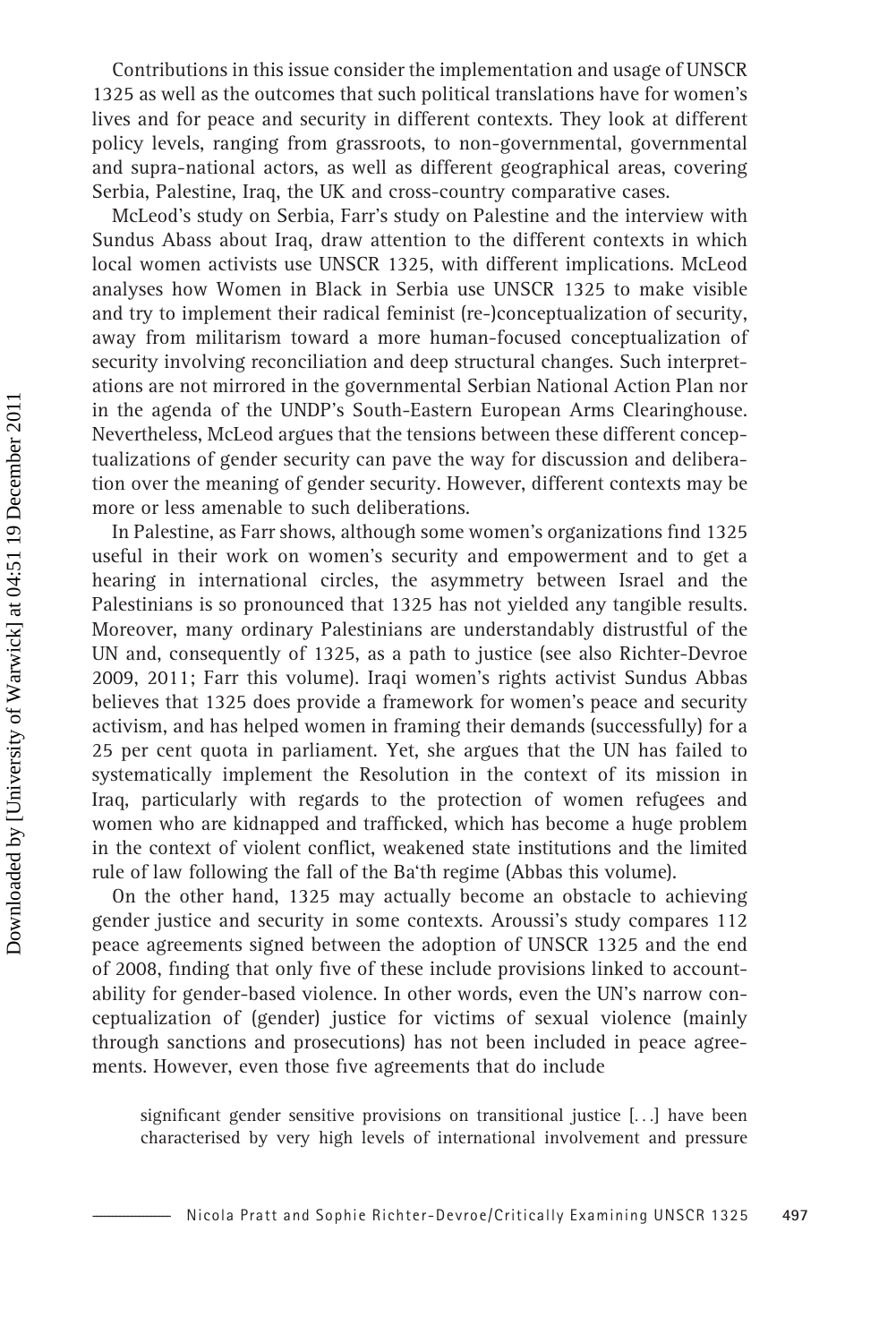and the presence of the ICC in the country. This international involvement, while it may have facilitated the inclusion of model provisions on justice for gender based violence, both in the cases of Uganda and Sudan has created significant threats to the peace process and resulted in peace agreements that carry very little hope of implementation.

(Aroussi this volume)

In these contexts, it is not only necessary to question the utility of 1325 as a framework for gender justice for victims of sexual violence, but also to understand the ways in which foreign intervention in the name of 'gender justice' may actually undermine peace and reconciliation.

Gibbings' ethnographic study at the UN sheds light upon the discrepancies between international and local agendas concerning women, peace and security. Her article not only tells the story of the two Iraqi activists labeled 'angry' by the UN gender advocates, but also the contrasting story of Basma Fakri's address to the UN Arria Formula meeting in 2005, which followed the speech norms of the UN. Gibbings demonstrates how 1325 risks constraining some women's agency, but also how the UN's agenda on 'women, peace and security' and its associated speech norms risks exacerbating divisions among local women's movements and between women's movements in different contexts. Resolution 1325, as Gibbings (this volume) argues,

is supplemented by a scalar logic where representatives of women who come to speak to the Security Council are situated as local and connected to grassroots organizations, while also being allied to the transcendental goals of the UN, which is imagined as 'above'.

When 1325 calls for empowering women and supporting so-called indigenous women's peace strategies, we thus need to ask critically which women and which indigenous strategies? By selecting certain local actors and portraying their forms of agency as legitimate and as 'not tied to local politics, ethnic or class divisions' (Gibbings this volume), 1325 and the 'women, peace and security' agenda render other actors and their forms of agency as deviant. Yet, at the local level, the NGO-ized women's groups that attempt to formulate their demands using 1325 often fail to mobilize women at the grassroots. The liberal peacebuilding agenda that is privileged by the UN and gender advocates working at/through the UN represents a limited strategy for those women's movements engaged in a more radical agenda of social and political transformation. Women's 'resistance' to global capitalism and forms of colonialism (rather than 'peacebuilding' per se), for example, is not supported by the 1325 agenda, although women might in fact find their involvement in such initiatives 'empowering', perhaps even more so than their participation in the 1325 gendered peace agenda (see also Richter-Devroe 2009, 2011).

Interventions by the international community to 'empower' and 'protect' women (through providing technocratic, legalistic gender mainstreaming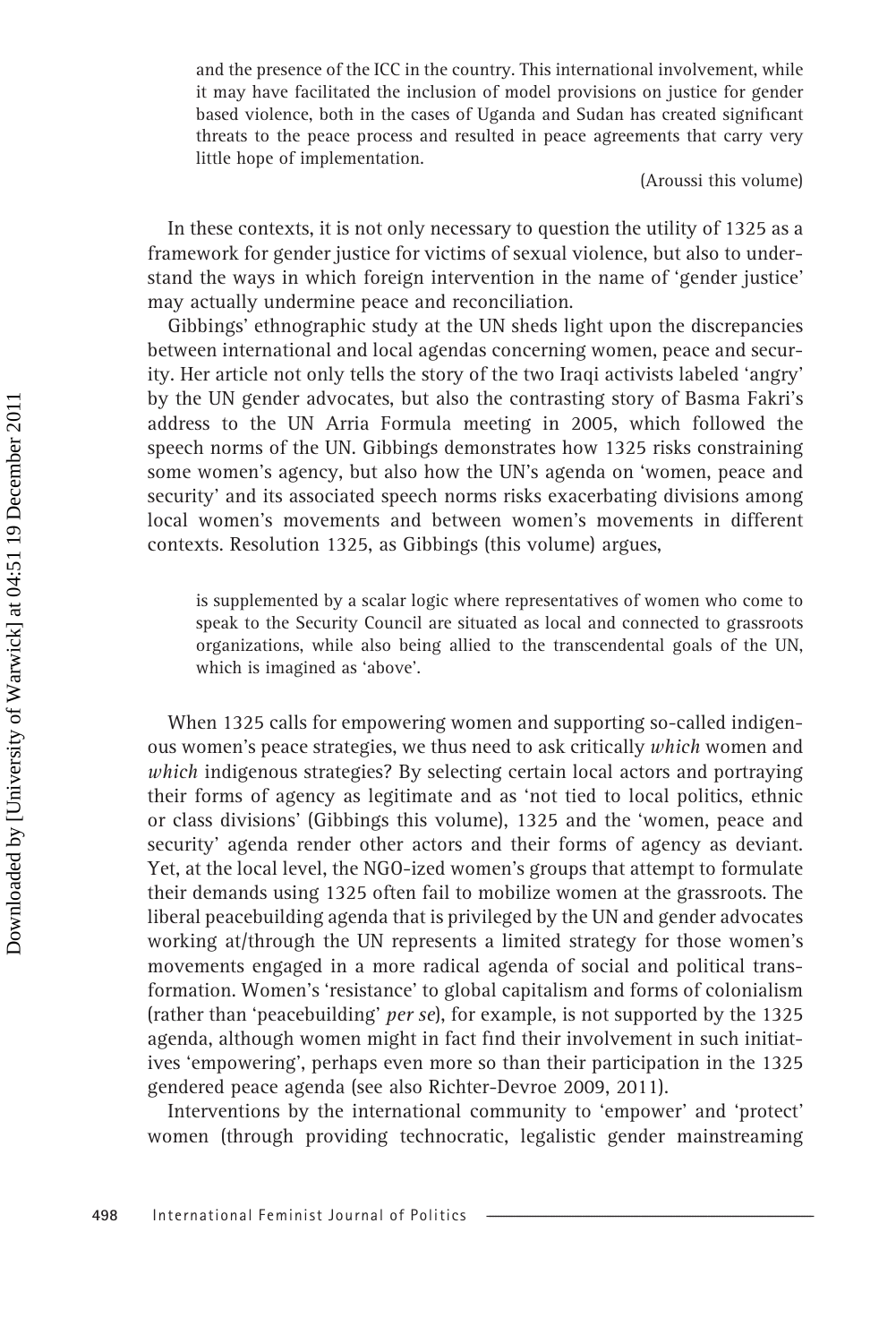and humanitarian relief) are legitimized by 1325 and may replace the mobilization of genuine political will and commitment, treating symptoms rather than structural root causes of war. The case studies in this volume call into question the purported universality of UNSCR 1325, but also the attempts to make hegemonic the liberal 'women, peace and security' agenda.

#### CONCLUSION – BEYOND UNSCR 1325: TOWARD FEMINIST PEACEBUILDING?

Returning to the questions regarding the implementation of UNSCR 1325 and its implications for women's activism and for peace and security that we originally posed for this volume, we find that the contributors provide different, often contradictory, answers. Resolution 1325 is being translated into programs and measures on the ground in some places but with different consequences for women in Serbia (McLeod) versus women in Sudan and Uganda (Aroussi). In Palestine (Farr), Iraq (Abbas) and Nepal (Owen) women activists are using 1325 to frame the demands specific to the contexts in which they work, yet only in Nepal have activists yielded tangible results. The gender focus of 1325 and the subsequent resolutions provide a strategic tool for feminist engagement for some contributors (McLeod, Shepherd), while other contributors illustrate how the 'women, peace and security' agenda delegitimizes some women's agency (Farr, Gibbings). Several contributors suggest that the Resolution's focus on armed conflict, as opposed to other forms of structural violence, is problematic in that it marginalizes discussion of those structural factors that are an obstacle to women's agency (Shepherd) and may even exclude consideration of violence against women that is not strictly a 'weapon of war', such as random rapes, trafficking and kidnap (Abass, Aroussi). Nevertheless, other contributors to this volume do not regard the focus on armed conflict per se as the problem but rather the essentialized representation of women within the Resolution (Gibbings), the selective implementation of the Resolution (Farr, Owen) and the way in which the Resolution may be instrumentalized to bolster US global hegemony (Harrington). Contributors are divided over whether 1325 and the 'women, peace and security' agenda represents a shift toward a more inclusive, gender-sensitive global governance, whether it undermines women's grassroots struggles for justice and security or whether it is mere rhetoric that changes little in practice.

To some degree, differences between contributors may be accounted for by different epistemological and ontological approaches. Some privilege women's agency while others privilege structures in evaluating the significance of 1325. To a certain extent, these different approaches are, themselves, embedded within different understandings of feminism(s) as a political project. The power of 1325 and its associated discourse is, arguably, that it appropriates some key concepts in feminist theorizings (namely, the gendered dimensions of war and peace). However, the focus on gender as an analytical category (typical of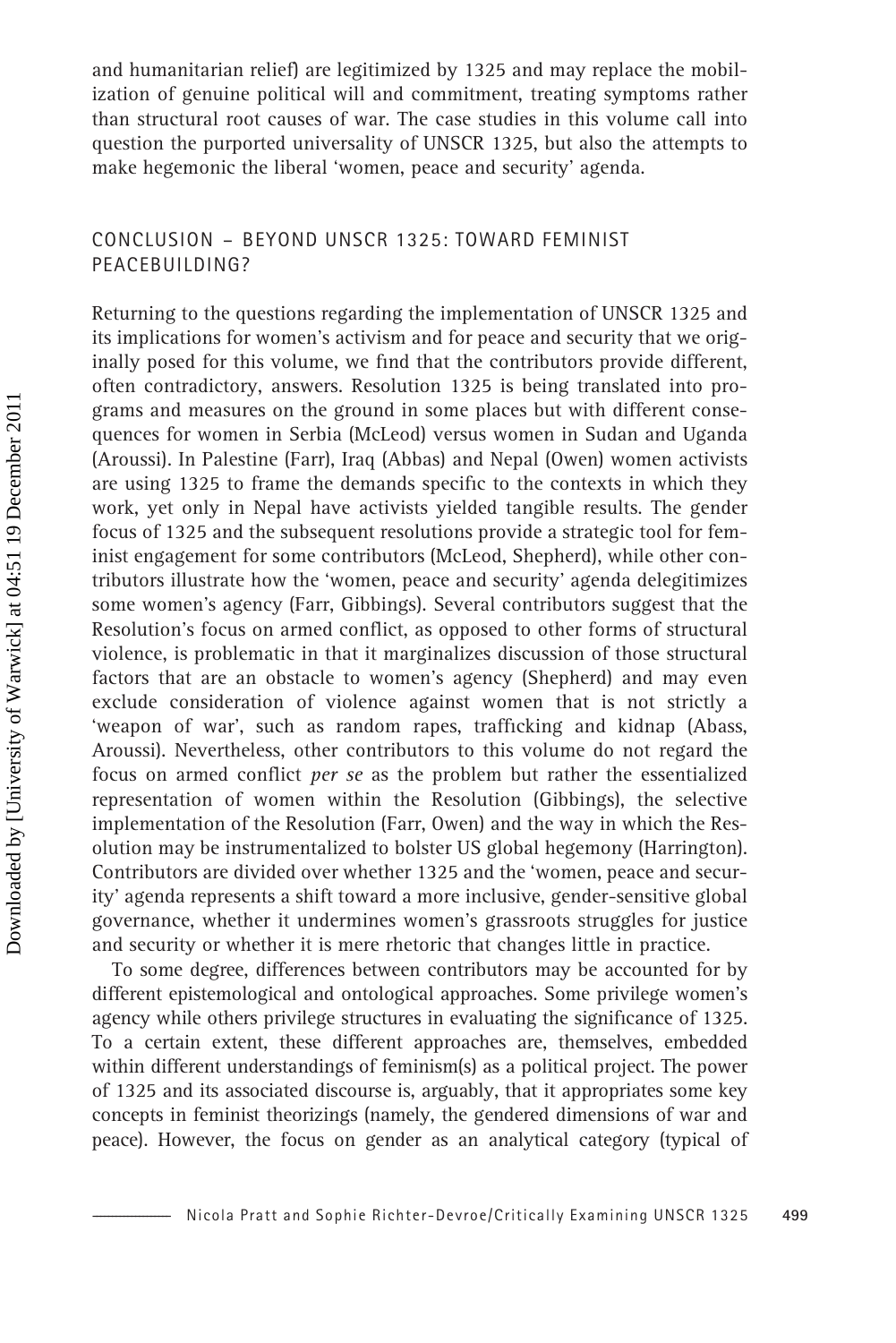liberal, radical and cultural feminisms) marginalizes discussion of 'the intersectionality of structural inequalities at the national, regional and transnational levels' (Al-Ali and Pratt 2009: 18) that are integral to other strands of feminist thinking – namely, post-colonial and Marxist feminisms. Different feminisms may underpin different visions of peace and, consequently, different projects of peacebuilding. Ultimately, this volume, while answering the questions that we originally posed, throws up new questions about feminist praxis:

- . How can we mobilize, support and demand women's active involvement in conflict resolution and peacemaking without romanticizing, homogenizing and/or essentializing their diverse experiences and forms of activism, or providing a justification for foreign (military) intervention?
- . How can we understand and support non-liberal forms of women's political agency?
- . How can the political force of the international feminist peace/anti-war/ justice movement be maintained if difference is accounted for?

These questions are not necessarily new for transnational/international feminists and women activists. However, Resolution 1325 and the 'women, peace and security' agenda make it essential that we revisit these questions. The final evaluation of 1325 may depend on how we answer them.

> Nicola Pratt Department of Politics and International Studies University of Warwick Coventry CV4 7AL, UK E-mail: n.c.pratt@warwick.ac.uk

> > Sophie Richter-Devroe Institute of Arab and Islamic Studies University of Exeter Exeter EX4 4ND, UK E-mail: S.Richter-Devroe@exeter.ac.uk

Notes

- 1 While pointing out possible potentials of UNSCR 1325 authors, of course, also highlight contradictions and/or shortcomings inherent in the resolution. See, for example Hill (2002), Hill et al. (2003), Cohn (2004, 2008), Cohn et al. (2004), Whitworth (2004), Cockburn (2007), Anderlini (2007).
- 2 See Enloe (1993, 2001), Cockburn (1998), Lorentzen and Turpin (1998), Sorensen (1998), Jacobson (1999), Jacobs et al. (2000), Meintjes et al. (2001); among others.
- 3 These 25 countries are Austria, Belgium, Bosnia-Herzegovina, Canada, Chile, Cote d'Ivoire, Denmark, DRC, Holland, Estonia, Finland, France, Iceland, Liberia, Nepal, Norway, Philippines, Portugal, Rwanda, Sierra Leone, Spain, Sweden, Switzerland, Uganda and the United Kingdom. See<http://www.peacewomen.org> for updates.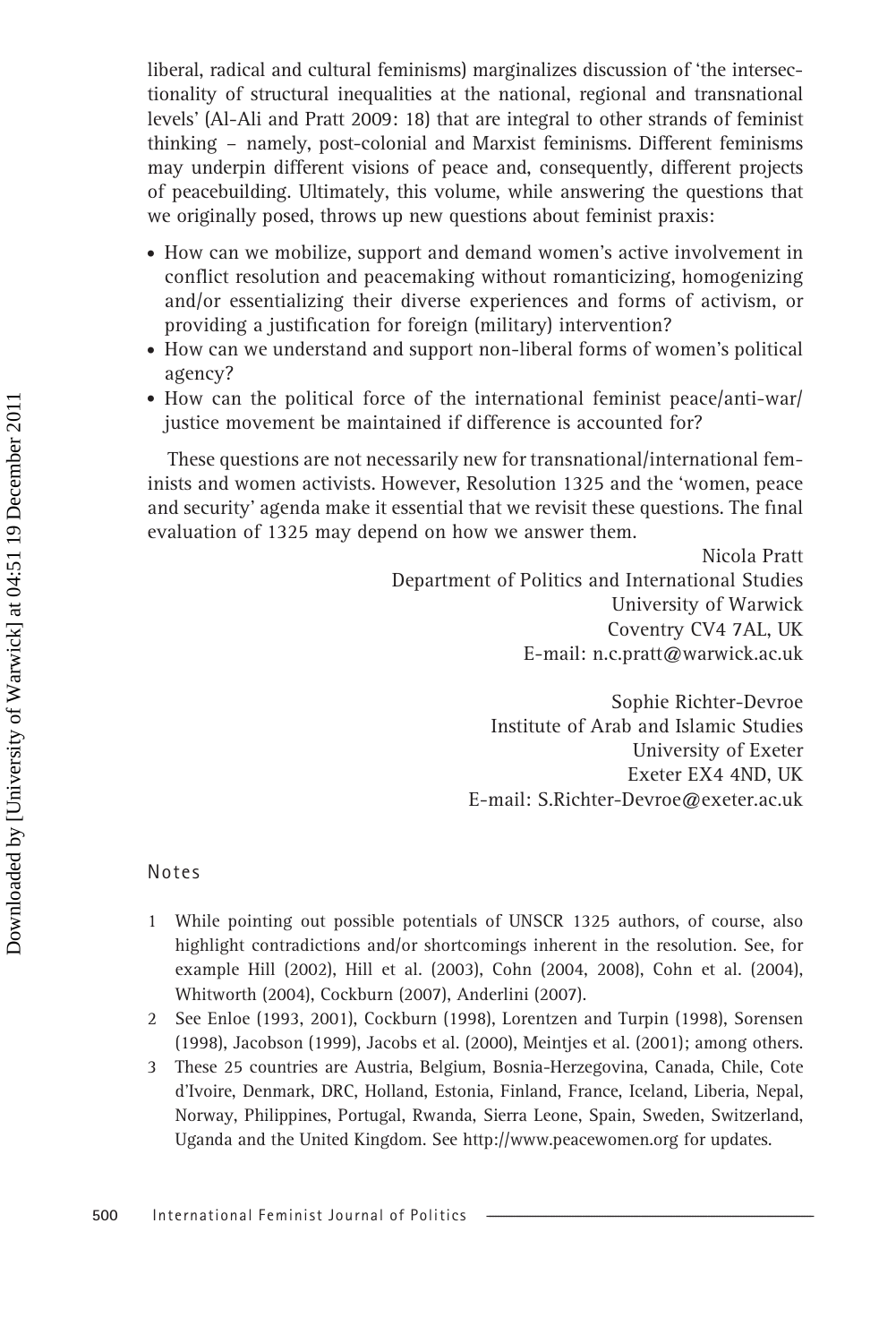- 4 For such critical enquiries see, among others, Orford (2002), Otto (2009, 2010), Chinkin and Charlesworth (2006), Shepherd (2008) and Cohn (2008).
- 5 This edited volume emerged from a series of panels organized at the international joint meeting of the Brazilian Association of International Relations and the International Studies Association, July 2009, in Rio de Janeiro. We would like to thank all the participants in those panels for the stimulating discussions that led to this special issue.
- 6 See Anderlini (2007), Whitworth (2004), Hill et al. (2003) and Cockburn (2007: 132–43) for a more detailed account on the build-up to the passing of UNSCR 1325.
- 7 See<http://www.peacewomen.org> for an up-to-date account of activities and strategies developed to support and enforce the implementation of 1325 in different country contexts.
- 8 For full details, see UNSC (2008, 2009a, 2009b).
- 9 For such critical evaluation see, for example, NGOWG (2004, 2005) as well as Abbas, Aroussi, Farr and Owen in this volume.

#### References

- Ahmed, L. 1992. Women and Gender in Islam: Historical Roots of a Modern Debate. New Haven: Yale University Press.
- Al-Ali, N. and Pratt, N. (eds). 2009. 'Introduction', Women and War in the Middle East, pp. 1–31. London: Zed Books.
- Anderlini, S. N. 2007. Women Building Peace: What They Do, Why it Matters. Boulder, CO: Lynne Rienner.
- Booth, K. (ed.). 2005. Critical Security Studies and World Politics. Boulder, CO: Lynne Rienner.
- Caprioli, M. 2000. 'Gendered Conflict', Journal of Peace Research 31 (1): 51–68.
- Caprioli, M. 2005. 'Primed for Violence: The Role of Gender Inequality in Predicting Internal Conflict', International Studies Quarterly 49 (2): 161–78.
- Chinkin, C. 1994. 'Rape and Sexual Abuse of Women in International Law', European Journal of International Law 5 (3): 326–41.
- Chinkin, C. and Charlesworth, H. 2006. 'Building Women into Peace: the International Legal Framework', Third World Quarterly 27 (5): 937–57.
- Cockburn, C. 1998. The Space Between Us: Negotiating Gender and National Identities in Conflict. London: Zed Books.
- Cockburn, C. 2007. From Where We Stand: War, Women's Activism and Feminist Analysis. London: Zed Books.
- Cohn, C. 2004. 'Feminist Peacemaking', The Women's Review of Books 21 (5): 8–9.
- Cohn, C. 2008. 'Mainstreaming Gender in UN Security Policy: A Path to Political Transformation?,' in Rai, S. and Waylen, G. (eds) Global Governance: Feminist Perspectives, pp. 185–206. Basingstoke: Palgrave Macmillan.
- Cohn, C., Kinsella, H. and Gibbings, S. 2004. 'Women, Peace and Security, Resolution 1325', International Feminist Journal of Politics 6 (1): 130–40.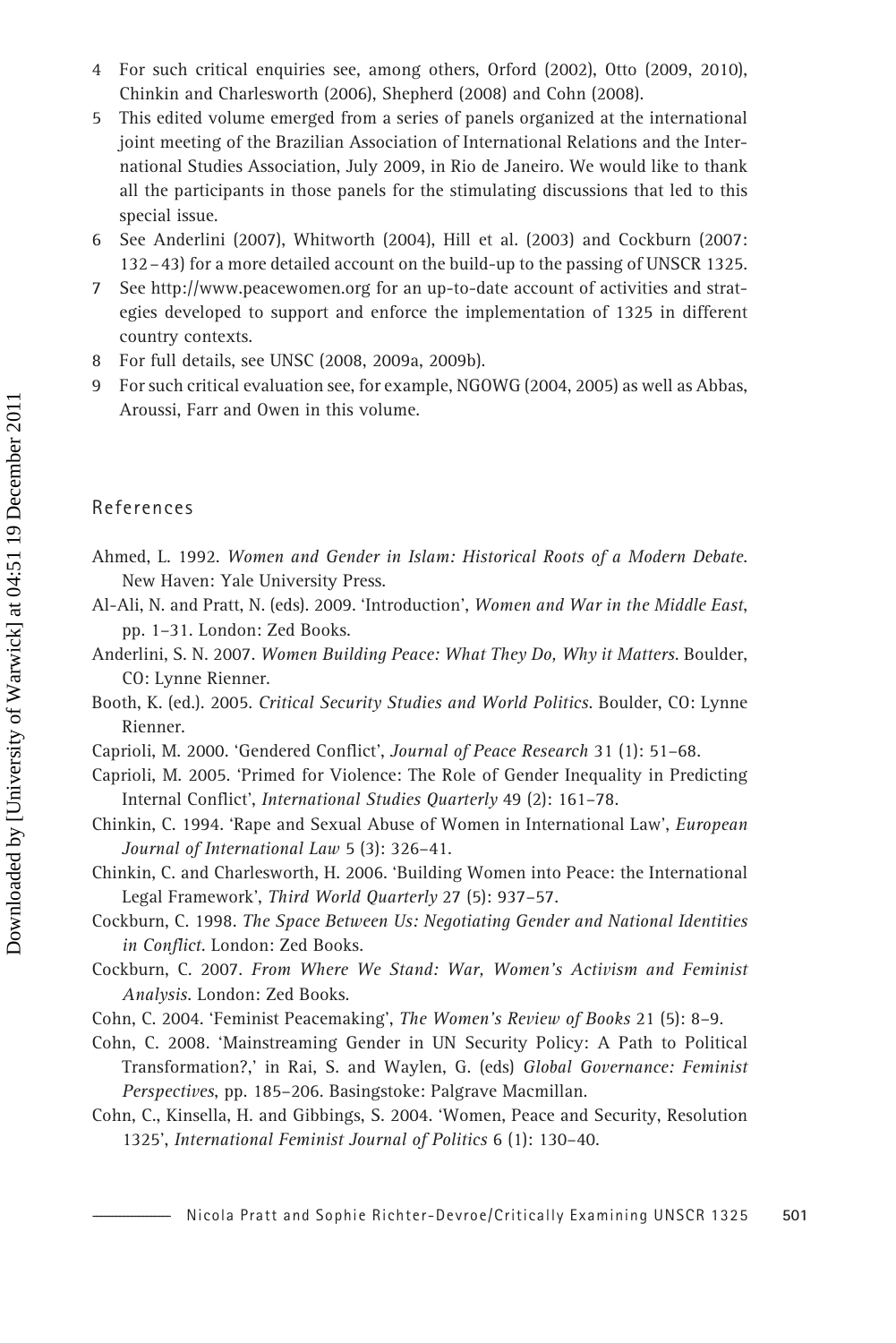- Ekiyor, T. 2006. 'Engendering Peace: How the Peacebuilding Commission Can Live Up to the UN Security Council Resolution 1325', FES Briefing Papers Dialogue on Globalisation, New York: FES New York Office. Available at [http://library.fes.de/](http://library.fes.de/pdf-files/iez/global/50420.pdf) [pdf-files/iez/global/50420.pdf](http://library.fes.de/pdf-files/iez/global/50420.pdf) (accessed 29 June 2011).
- Enloe, C. 1993. The Morning After: Sexual Politics at the End of the Cold War. Berkeley: University of California Press.
- Enloe, C. 2001. Bananas, Beaches and Bases: Making Feminist Sense of International Politics. Berkeley: University of California Press.
- Hill, F. 2002. 'NGO Perspectives: NGOs and the Security Council', Disarmament Forum 1: 27–30. Available at:<http://www.unidir.ch/pdf/articles/pdf-art9.pdf> (accessed 29 June 2011).
- Hill, F., Aboitiz, M. and Poehlman-Doumbouya, S. 2003. 'Nongovernmental Organizations' Role in the Buildup and Implementation of Security Council Resolution 1325', Signs: Journal of Women in Culture and Society 28 (4): 1255–69.
- Jacobs, S., Jacobson, R. and Marchbank, J. (eds). 2000. States of Conflict: Gender, Violence and Resistance. London and New York: Zed Books.
- Jacobson, R. 1999. 'Complicating "Complexity": Integrating Gender into the Analysis of the Mozambican Conflict', Third World Quarterly 20 (1): 175–87.
- Lorentzen, L. and Turpin, J. (eds). 1998. The Women and War Reader. New York: New York University Press.
- Meintjes, S., Turshen, M. and Pillay, A. (eds). 2001. The Aftermath: Women in Post-Conflict Transformation. London: Zed Books.
- NGOWG. 2004. Four Years On: An Alternative Report and Progress Check on the Implementation of Security Council Resolution 1325. New York: NGOWG. Available at [http://](http://www.un-ngls.org/orf/cso/cso5/FourYearsOnOct04.pdf) [www.un-ngls.org/orf/cso/cso5/FourYearsOnOct04.pdf](http://www.un-ngls.org/orf/cso/cso5/FourYearsOnOct04.pdf) (accessed 29 June 2011).
- NGOWG. 2005. From Local to Global: Making Peace Work for Women. New York: NGOWG. Available at [http://womenpeacesecurity.org/media/pdf-NGOWG\\_5\\_](http://womenpeacesecurity.org/media/pdf-NGOWG_5_Years_On_Report_EN.pdf) [Years\\_On\\_Report\\_EN.pdf](http://womenpeacesecurity.org/media/pdf-NGOWG_5_Years_On_Report_EN.pdf) (accessed 29 June 2011).
- NGOWG/UNIFEM. 2005. The UN Peacebuilding Commission: A Blueprint for Amplifying Women 's Voices and Participation, Issue Brief. New York: UNIFEM and NGOWG. Available at [http://www.womenpeacesecurity.org/media/pdf-pbc\\_](http://www.womenpeacesecurity.org/media/pdf-pbc_amplifying_women_2006.pdf) [amplifying\\_women\\_2006.pdf](http://www.womenpeacesecurity.org/media/pdf-pbc_amplifying_women_2006.pdf) (accessed 29 June 2011).
- Orford, A. 2002. 'Feminism, Imperialism and the Mission of International Law', Nordic Journal of International Law 71 (2): 275–296.
- Otto, D. 2009. 'The Security Council's Alliance of "Gender Legitimacy": The Symbolic Capital of Resolution 1325', in Charlesworth, H. and Coicaud, J.-M. (eds) Fault Lines of International Legitimacy, pp. 239–275. Cambridge: University Press Cambridge.
- Otto, D. 2010. 'Power and Danger: Feminist Engagement with International Law through the UN Security Council', Australian Feminist Law Journal 32: 97–121.
- Peterson, V. S. (ed.). 1992. Gendered States: Feminist (Re)Visions of International Relations Theory. Boulder, CO: Lynne Rienner.
- Rehn, E. and Sirleaf, E. J. 2002. Women, War, Peace: The Independent Expert's Assessment on the Impact of Armed Conflict. New York: UNIFEM. Available at [http://](http://www.unifem.org/resources/item_detail.php?ProductID=17) [www.unifem.org/resources/item\\_detail.php?ProductID=17](http://www.unifem.org/resources/item_detail.php?ProductID=17) (accessed 29 June 2011).